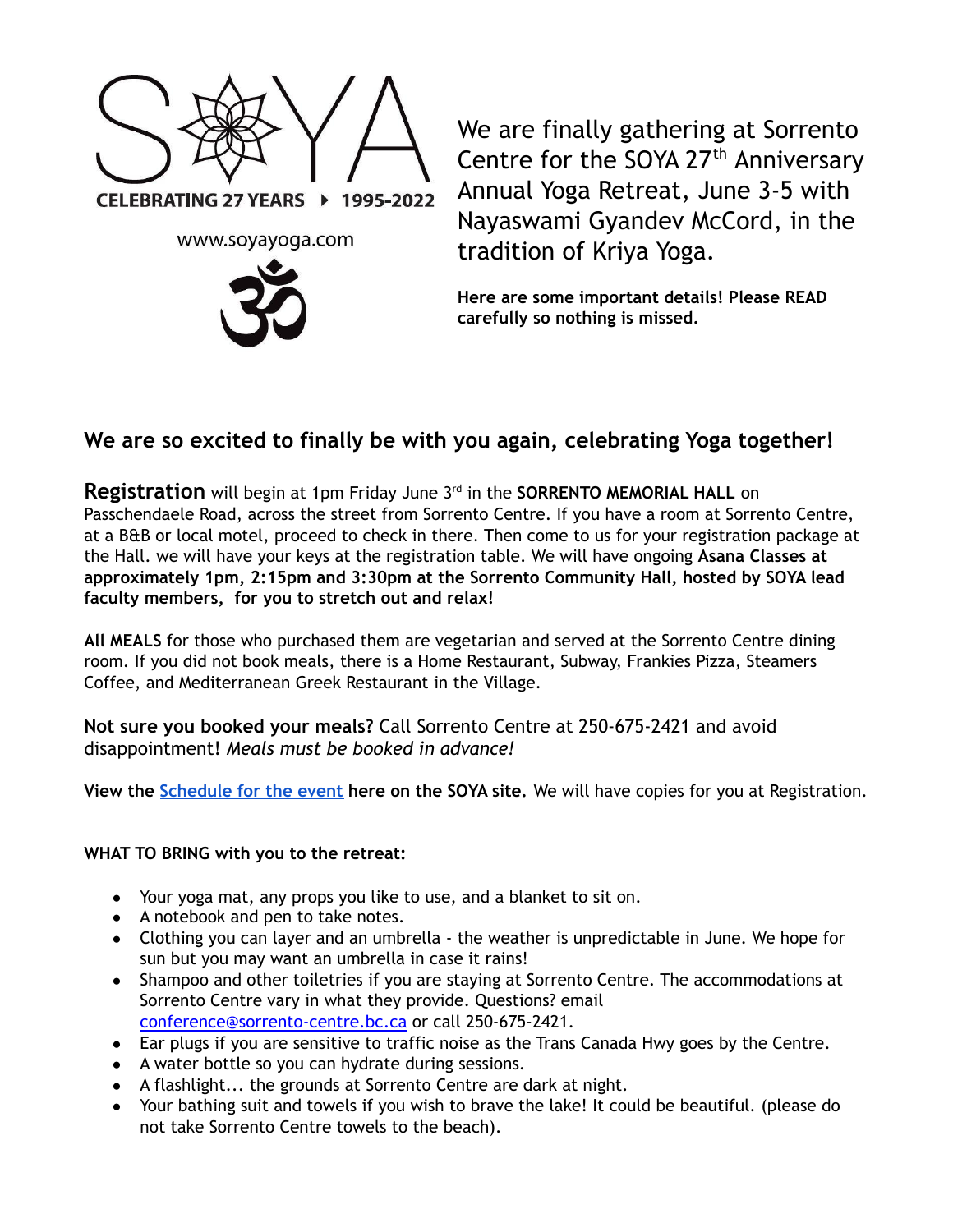• Cash to buy the yoga items for sale and the books that Gyandev is bringing.

## **TABLES for PRODUCTS to sell will be at the SORRENTO MEMORIAL HALL!**

It isn't too late to request a table for selling your products. You can set up Friday at the Registration area so everyone can see what you have! All products need to be packed up by Saturday evening as we vacate the hall by 9am Sunday. Bring a TABLECLOTH if you want one.



SOYA will also have tables of books and lightly used props to sell as a fundraiser for a worthy **cause so if you wish to donate, bring your books and props along!**

**Please remember that you manage all your own sales.** The Hall will be open Friday 2-5pm, and approximately 30 minutes or more before and after each session. *If you won't be at your table, please leave a sign on it telling people when you will return to take their payments.*

## **Directions to Sorrento Centre and Sorrento Memorial Hall:**

**If you are coming from the direction of Salmon Arm on Highway 1**, as you enter the town of Sorrento there will be a PetroCan gas station and HOME Restaurant on your right and then a street light. The next street is Caen Road, then on the right you will see the Shuswap Lake Motel on **Passchendaele Road**. Take this road to the right. Just past the Shuswap Lake Motel is the entrance to Sorrento Centre on your right. To your left is the Fire Hall and then the **Sorrento Community Memorial Hall**, where most of our retreat sessions will occur.

**If you are coming from the direction of Kamloops on Highway 1**, as you near Sorrento you go past an exit for Shuswap Provincial Park and Roderick Haig Brown Provincial Park on your right (don't take this exit, just notice it). Continue on Hwy 1 for another 8.5 kms winding along Shuswap Lake. There will be a sign on the right for Lessard Excavating. Go past one more street called Coates Rod, and turn **left** onto Passchendaele Road (it is Kinghorn Rd on the right!). Taking Passchendaele Road and you will pass the school on your left. The entrance to Sorrento Centre is just past the school on your left. Sorrento Community Memorial Hall is on your right, and this is where most of our retreat sessions will be held.

I am attaching a map below (and also in pdf in case you wish to print it) as well for you. The google map link or the visual Google map for [Sorrento](https://www.google.ca/maps/place/Sorrento+Centre/@50.87961,-119.473121,15z/data=!4m2!3m1!1s0x0:0xce540cd6c9087337) Centre is a little less accurate.

OUR contact phone number is Becky at 403-710-4294. If you have questions, give her a call or send us an email to [info@soyayoga.com](mailto:info@soyayoga.com) We are so looking forward to seeing you all soon!

*Becky, Bob & Mugs*